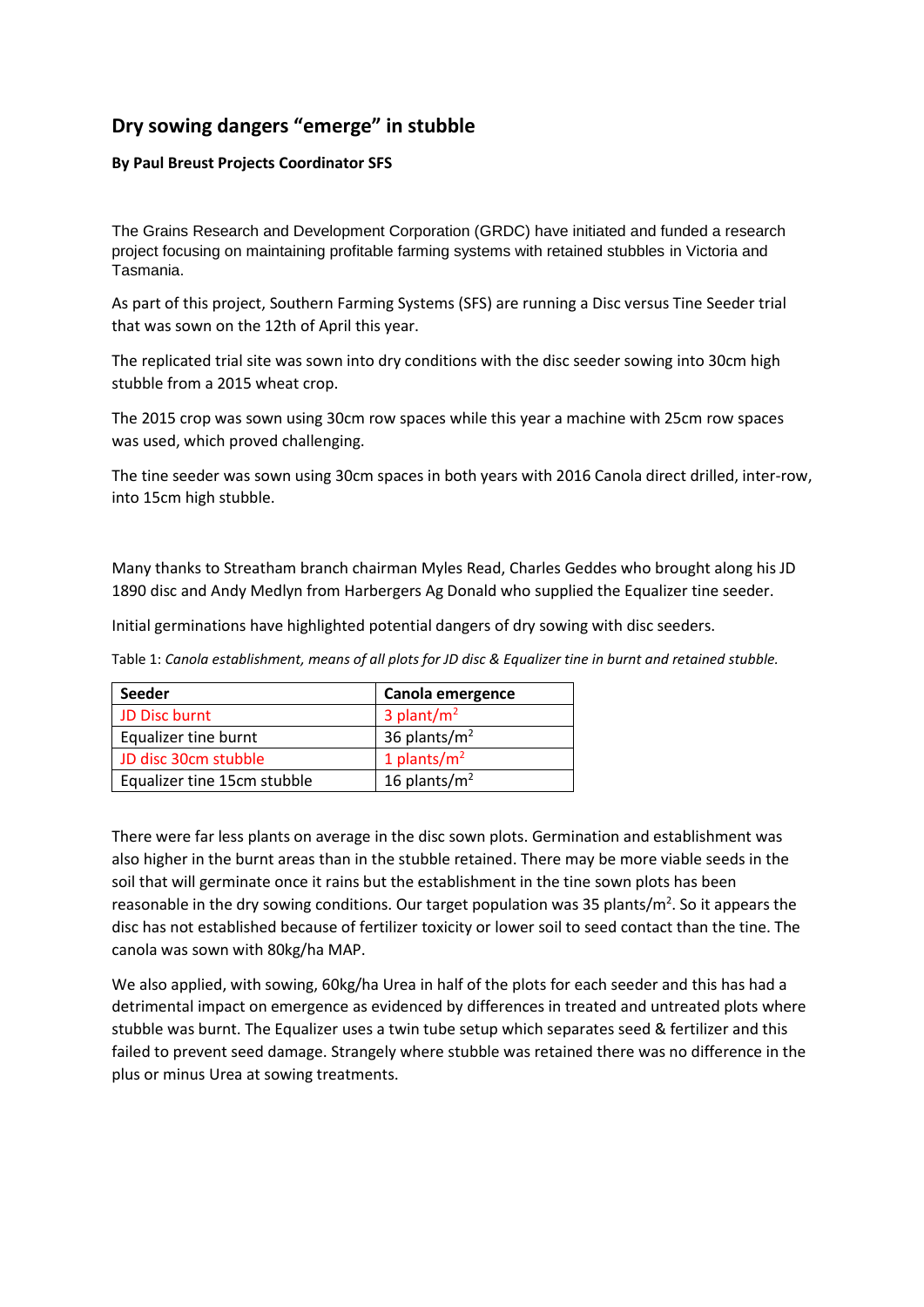Table 2: *Canola establishment, means of all plots for JD disc & Equalizer tine in burnt and retained stubble, +/- Urea at sowing.*

| <b>Seeder</b>                                 | Trt Av plants/m <sup>2</sup> |
|-----------------------------------------------|------------------------------|
| JD Disc burnt no urea                         | 5.6                          |
| JD Disc burnt plus 60kg/ha Urea               | 0.9                          |
| Equalizer tine burnt no urea                  | 47                           |
| Equalizer tine burnt plus 60kg/ha Urea        | 26                           |
| JD disc 30cm stubble no urea                  | 0.9                          |
| JD disc 30cm stubble plus 60kg/ha Urea        | 1.2                          |
| Equalizer tine 15cm stubble no urea           | 17                           |
| Equalizer tine 15cm stubble plus 60kg/ha Urea | 15                           |

This data is not yet analysed but the means indicate that it will be a statistically significant difference between some treatments. We will monitor the emergence after decent rain to see if any more seeds germinate. Past experience has led to the belief that the disc is more reliable at establishing crops in low moisture seed beds but the data from this trial shows otherwise. Its commonly known that fertiliser toxicity can be a problem in dry seed beds with disc seeders, especially with canola. The data certainly supports that and the currently very low plant numbers in both burn and stubble retained treatments for the disc may require re-sowing.

We also measured soil moisture in the seed furrow for all treatments. (see table 3)

Table 3*: Moisture % in seed furrow for disc & tine without and without burning 16 days after sowing. 2ml of rain fell between sowing & measurement.*

| <b>Seeder</b>                                 | In furrow moisture % 16 DAT |
|-----------------------------------------------|-----------------------------|
| JD Disc burnt no urea                         | 9.5                         |
| JD Disc burnt plus 60kg/ha Urea               | 10.2                        |
| Equalizer tine burnt no urea                  | 6.9                         |
| Equalizer tine burnt plus 60kg/ha Urea        | 8.8                         |
| JD disc 30cm stubble no urea                  | 10                          |
| JD disc 30cm stubble plus 60kg/ha Urea        | 11                          |
| Equalizer tine 15cm stubble no urea           | 8                           |
| Equalizer tine 15cm stubble plus 60kg/ha Urea | 9.5                         |

A common perception is that tine seeders dry out the furrow more than the disc. This is supported by the data but there was no subsequent increase in germination. This is thought to be due to increased fertilizer toxicity in the disc furrow.

You can follow the trials progress in coming updates in 2016.